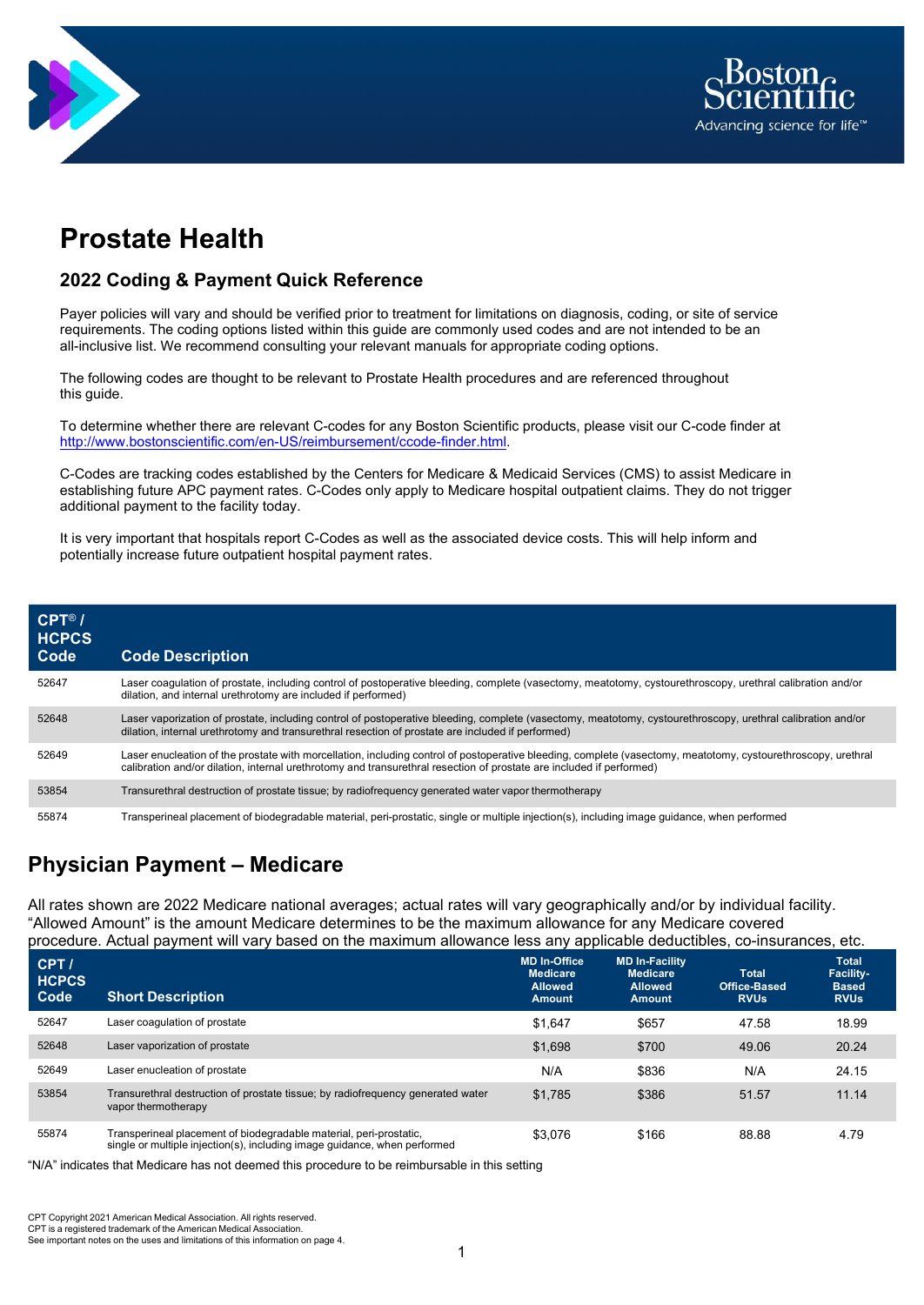#### **Hospital Outpatient and ASC Payment – Medicare**

| CPT/<br><b>HCPCS</b><br>Code | <b>Short Description</b>                                                                                                                        | <b>Hospital</b><br><b>Outpatient</b><br><b>Medicare Allowed</b><br><b>Amount</b> | <b>ASC Medicare</b><br><b>Allowed Amount</b> |
|------------------------------|-------------------------------------------------------------------------------------------------------------------------------------------------|----------------------------------------------------------------------------------|----------------------------------------------|
| 52647                        | Laser coagulation of prostate                                                                                                                   | \$4,506                                                                          | \$2.113                                      |
| 52648                        | Laser vaporization of prostate                                                                                                                  | \$4,506                                                                          | \$2,113                                      |
| 52649                        | Laser enucleation of prostate                                                                                                                   | \$4.506                                                                          | \$2,113                                      |
| 53854*                       | Transurethral destruction of prostate tissue; by radiofrequency generated water vapor thermotherapy                                             | \$3,140                                                                          | \$1,430                                      |
| 55874**                      | Transperineal placement of biodegradable material, peri-prostatic,<br>single or multiple injection(s), including image guidance, when performed | \$4,506                                                                          | \$3,008                                      |

*\*C-Code may be applicable. See page 3 for more information.*

*\*\*Considered a device intensive procedure by CMS, SpaceOARTM material must be reported with device code C1889, on the same claims form as the placement code.*

## **Hospital Inpatient Payment – Medicare**

MS-DRG assignment is based on a combination of diagnoses and procedure codes reported. While MS-DRGs listed in this guide represent likely assignments, Boston Scientific cannot guarantee assignment to any one specific MS-DRG.

| <b>Possible</b><br><b>MS-DRG</b><br>Assignment | <b>Description</b>                         | <b>MS-DRG Rate</b> |
|------------------------------------------------|--------------------------------------------|--------------------|
| 713                                            | Transurethral prostatectomy with CC/MCC    | \$9,848            |
| 714                                            | Transurethral prostatectomy without CC/MCC | \$6.125            |
|                                                |                                            |                    |

The patient's medical record must support the existence and treatment of the complication or comorbidity.

# **ICD-10 CM Diagnosis Codes**

| <b>ICD-10 CM</b><br><b>Diagnosis</b><br>Code | <b>Description</b>                                     |
|----------------------------------------------|--------------------------------------------------------|
| N40.0                                        | Enlarged prostate without lower urinary tract symptoms |
| N40.1                                        | Enlarged prostate with lower urinary tract symptoms    |
| N40.2                                        | Nodular prostate without lower urinary tract symptoms  |
| N40.3                                        | Nodular prostate with lower urinary tract symptoms     |
| C61                                          | Malignant neoplasm of prostate                         |

### **ICD-10 PCS Procedure Codes**

| <b>ICD-10 PCS</b><br><b>Procedure</b><br>Code | <b>Description</b>                                                    |  |
|-----------------------------------------------|-----------------------------------------------------------------------|--|
| <b>BPH Laser Surgery</b>                      |                                                                       |  |
| 0V508ZZ                                       | Destruction of Prostate, Via Natural or Artificial Opening Endoscopic |  |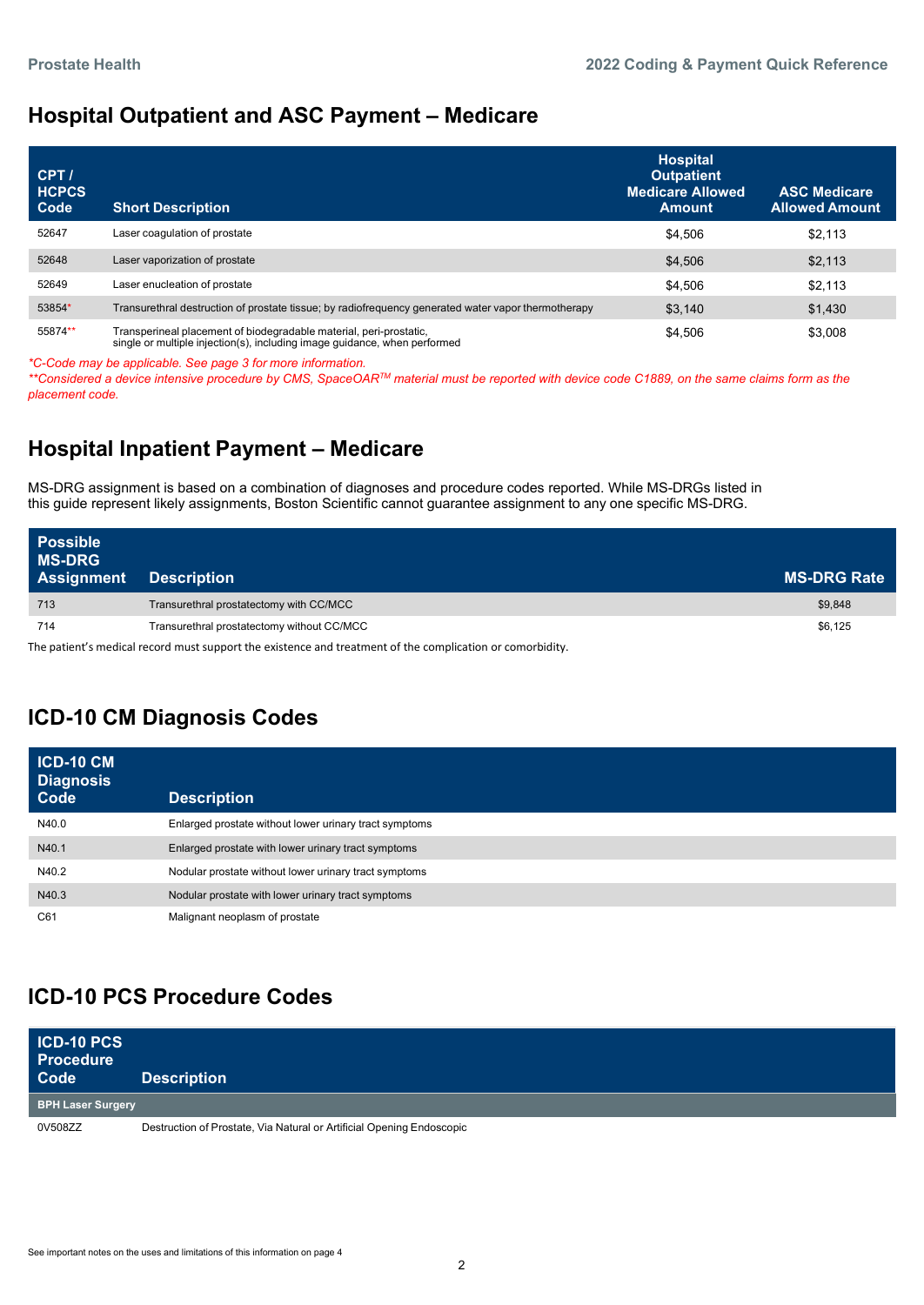### **C-Code Information**

For all C-Code information, please reference the C-code Finder: [http://www.bostonscientific.com/en-US/reimbursement/ccode](http://www.bostonscientific.com/en-US/reimbursement/ccode-finder.html)[finder.html](http://www.bostonscientific.com/en-US/reimbursement/ccode-finder.html)

| <b>Code</b> | ∣ Description <sup>∣</sup>                              |
|-------------|---------------------------------------------------------|
| C1889       | Implantable/insertable device, not otherwise classified |

On claims for Medicare beneficiaries, hospitals should report not only the appropriate CPT® Code, but also C-Code C1889.

- C-Codes are tracking codes established by the Centers for Medicare & Medicaid Services (CMS) to assist Medicare in establishing future APC payment rates. C-Codes only apply to Medicare hospital outpatient claims. They do not trigger additional payment to the facility today.
- It is very important that hospitals report C-Codes as well as the associated device costs. This will help inform and potentially increase future outpatient hospital payment rates.

#### Suggested Revenue Code for Device Code C1889

| Code            | <b>Description</b>                                   |
|-----------------|------------------------------------------------------|
| $278^{\dagger}$ | Medical/surgical supplies and devices/other implants |